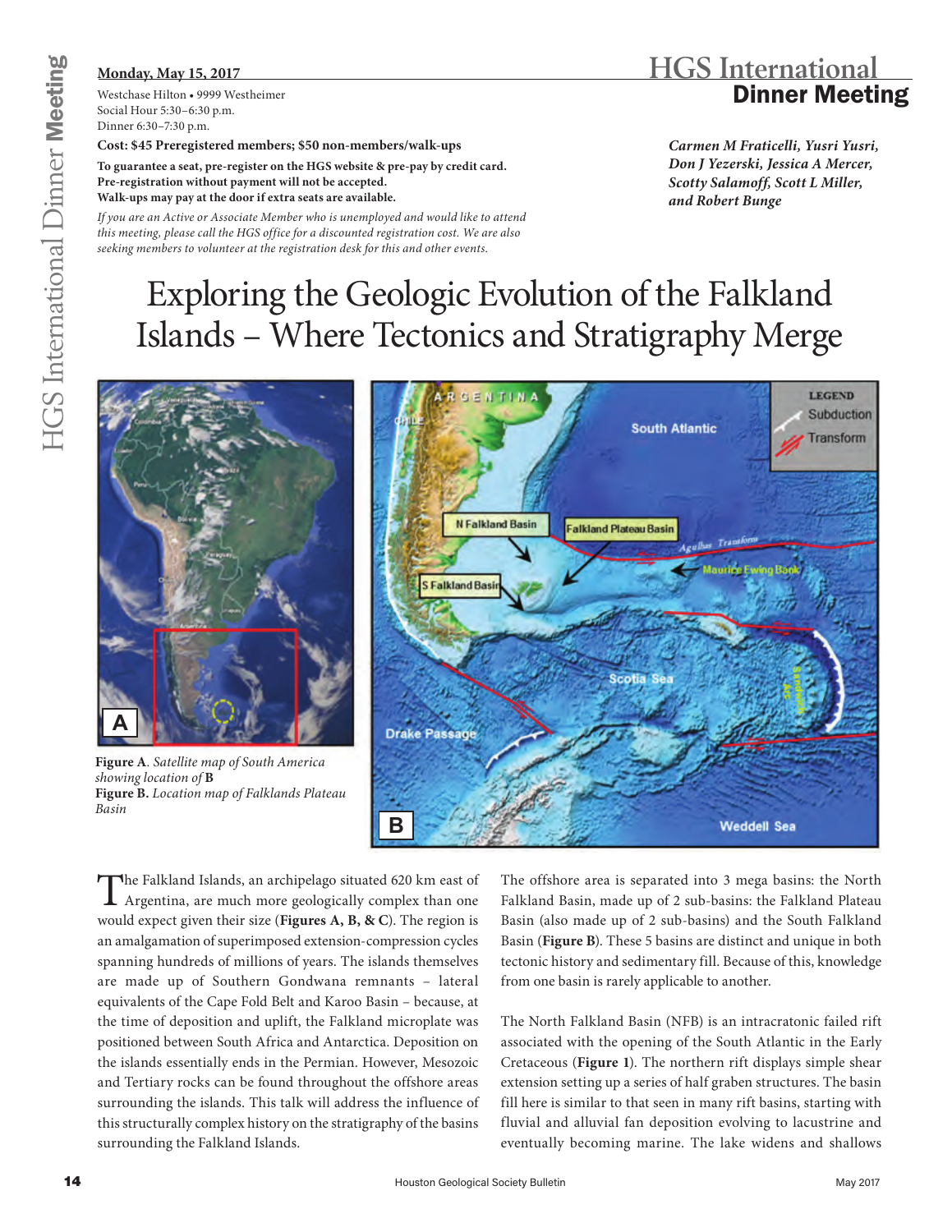

*[Gplates Portal http://portal.gplates.org/cesium/](http://portal.gplates.org/cesium/)* **Figure C***. Location map for Figures 1, 2, 3a and 3b*

through time, evolving from a balanced filled to an overfilled lake. It is generally accepted that the primary controls on lacustrine rift systems are tectonics and climate, which provide both the accommodation and the fill (water + sediment). The characteristics of the NFB are strikingly similar to equivalent plays in basins along both the South American and African margins. However, given the latitudinal range from Potiguar to Campos (or Gabon to Benguela), one would expect little similarity between the NFB lacustrine system and those in northern South Atlantic. In fact, we find the opposite to be true.

Current literature on the evolution of the Falkland Plateau Basin emphasizes the break-up of West Gondwana (~130 Ma) as the controlling tectonic event. In addition, most plate models maintain the integrity of the Falkland Plateau as an extension of Patagonia throughout the creation of the South Atlantic. Our regional analysis, based on extensive seismic coverage, illustrates that this interpretation is not compatible with observable structural elements, nor is the South Atlantic opening the primary tectonic event from which the basin characteristics are derived. The Falkland Plateau Basin is actually made up of two Mesozoic basins – the Volunteer and Fitzroy (**Figures 3a & 3b**). Seismic data reveal the remnants of an orogenic belt and associated foreland basin underlie the Mesozoic stratigraphy. It is the distribution of antecedent tectonic domains underlying these that gives rise to the uniqueness of each basin. The geometries of the receiving basins, the shelf to slope transitions, and the distribution of reservoirs all appear to be controlled by these earlier structural styles.

The Volunteer Basin (north) is associated with the portion of the Plateau that is underlain by an extension of the Cape Fold Belt (**Figure 3a**). Extensional faulting is apparent in seismic but is controlled by reactivation of antecedent thrust faults. Topographic highs caused by these pre-existing units strongly influence sediment fairways into the basin and result in shelf depositional systems that are detached from their deep-water counterparts by 10-40 km and resulting in two directional alignments of deepwater turbidites (NW – SE and SW -NE).

HGS International Dinner *continued on page 16*



**Figure 1***. North Falkland Basin Failed Rift System*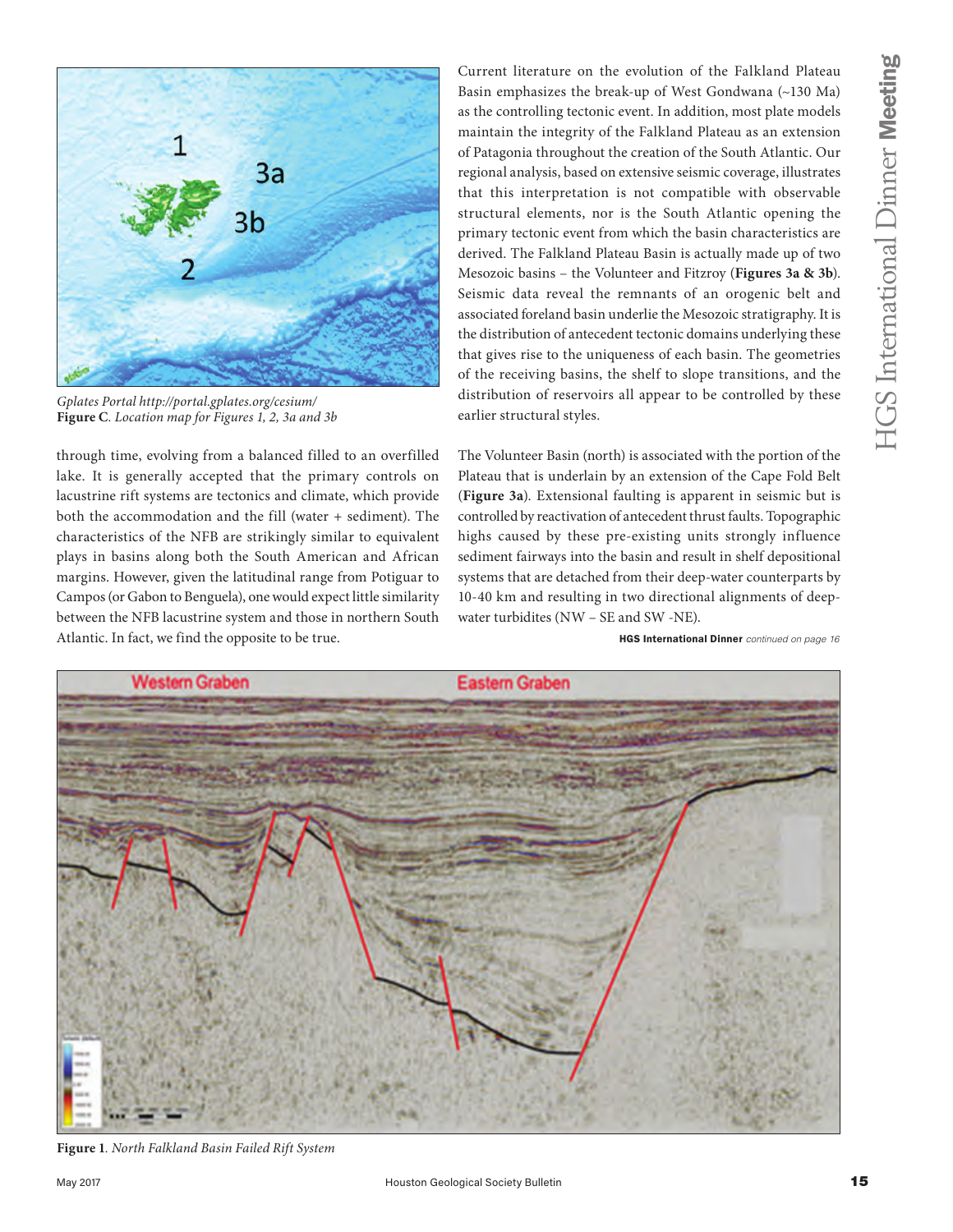

**Figure 2***. South Falkland Basin Continent-Continent Collision*

The Fitzroy Basin (central) was created in the portion of the Plateau that is underlain by Karoo equivalent foreland basin deposits (**Figure 3b**). It displays many characteristics of a typical passive margin with a series of Cretaceous (Berriasian – Cenomanian) prograding successions on the shelf linked to deep-water systems in the basin. Shelf successions are all strongly progradational and capped by major flooding surfaces resulting in shoreline regression on the order of 10's of km. Shelf margin units vary between successions from relatively thin, low angle clinoform packages displaying a strongly regressive pattern to thick, moderate angle clinoform packages displaying a dominantly aggradational pattern. The deepwater systems between successions vary from thin flat-lying units to ones with strong compensational stacking and evidence of levees to erosionally confined channel belt packages with no visible levees.

Subsequent tectonic events again modified the Falkland Plateau in the Late Cretaceous. A previously unidentified compressional event transforms the two Mesozoic basins (Volunteer and Fitzroy) into a single Tertiary basin (**Figures 3a & 3b**). Sedimentation from the Falkland Islands is dramatically reduced and sediments are sourced from a seemingly unrelated, and unidentified, provenance. Characteristics of these Late Cretaceous to Eocene units are distinct from those of the underlying Mesozoic system. This compressional event plays an important role in reservoir quality and petroleum systems risk along the Falkland Plateau.

In frontier basins, heat flow predictions often rely on crustal thickness estimates derived from gravity inversion. Such analyses on the Falkland Plateau concluded that the continental crust must thin to zero, based on >12 kms of post rift fill. A basin with no continental crust is inherently cooler than one in which continental crust still exists, thus it was concluded that Fitzroy Basin was cooler than the Volunteer Basin. However, recent exploration wells have shown that both these basins are significantly warmer than predicted. The underlying assumption in gravity inversion is that the current bathymetry and thickness of post-rift fill in a basin can be used to calculate the degree of crustal thinning via isostatic relationships. However, on the Falkland Plateau, only part of the accommodation filled by sediments is attributable to crustal thinning. Starting in the Late Cretaceous accommodation was created by tectonic loading of the Falkland plate. Including this late stage sediment fill in the gravity inversion, calculations resulted in models of basins with much cooler temperatures, whereas in reality, the crust is significantly thicker, making the basins warmer, raising the level of the oil window, and elevating quartz cementation risk. Although a useful tool, gravity inversion is less reliable when the sediment thickness is the result of tectonics beyond just crustal thinning. In frontier exploration, using crustal thickness results from gravity inversion before one fully understands the structural evolution of a basin can lead to errors in basin modeling and diagenesis prediction.